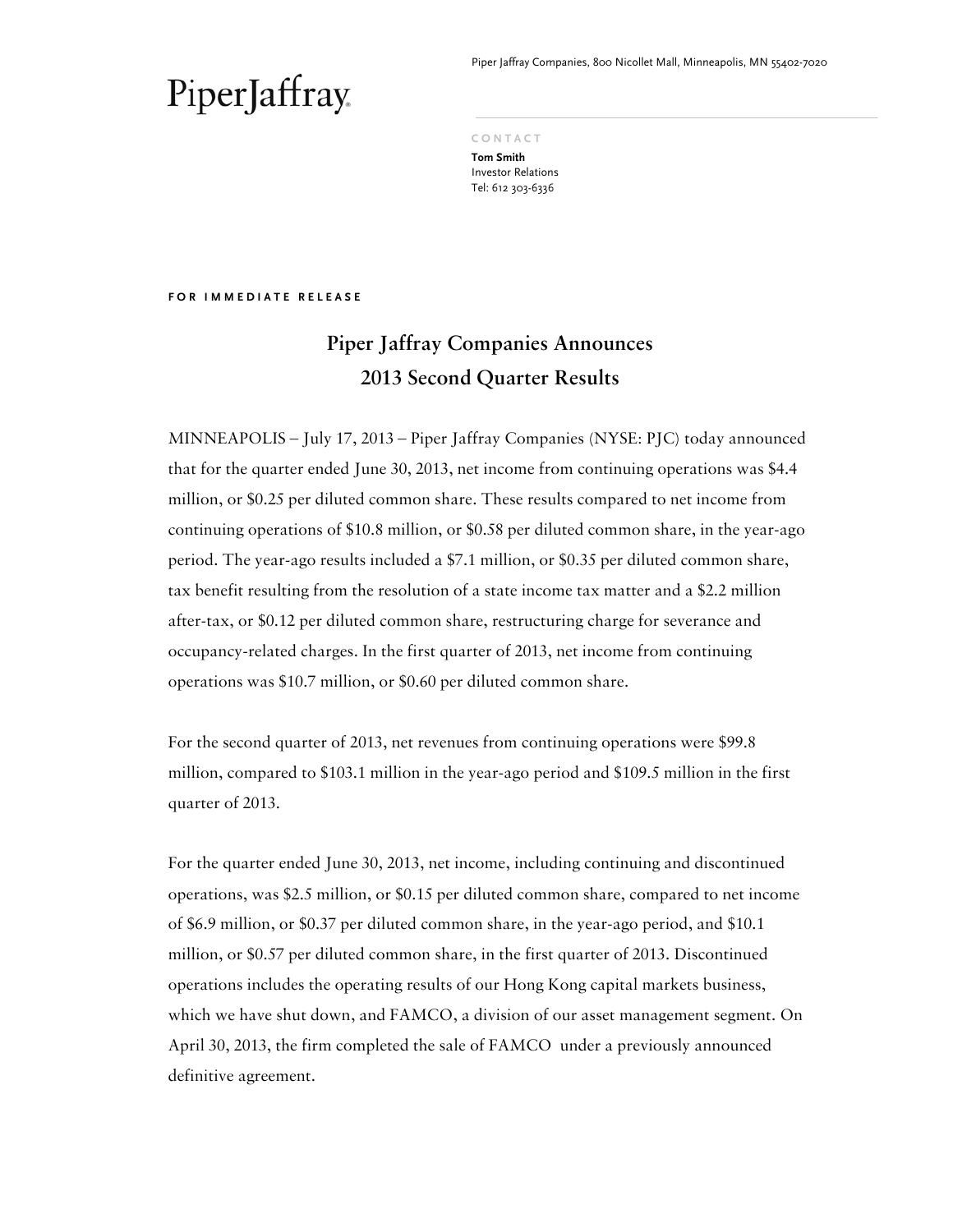"We experienced extremely challenging conditions in the fixed income markets this quarter which adversely impacted our Fixed Income Brokerage business and our results for the quarter. Outside of that business, most of our businesses performed well this quarter led by Asset Management and capital raising in Public Finance and Equities" said Andrew S. Duff, chairman and chief executive officer. "We made significant strategic progress during the quarter with our acquisitions of Seattle Northwest in public finance, and Edgeview Partners in M&A, both of which closed in the past week."

#### **Second Quarter Results from Continuing Operations**

#### **Consolidated Expenses**

For the second quarter of 2013, compensation and benefits expenses were \$65.0 million, up 4% compared to the second quarter of 2012, and down 2% compared to the first quarter of 2013.

For the second quarter of 2013, compensation and benefits expenses were 65.1% of net revenues, compared to 60.7% and 60.4% for the second quarter of 2012 and the first quarter of 2013, respectively. The higher compensation ratio was driven by a change in our business mix, primarily related to trading losses and the impact of fixed components of compensation costs on a reduced revenue base.

Non-compensation expenses were \$31.4 million for the second quarter of 2013, compared to \$34.8 million in the year-ago period and \$25.3 million in the first quarter of 2013. Noncompensation expenses decreased compared to the year-ago period due to restructuringrelated expenses incurred in the second quarter of 2012, and increased compared to the sequential quarter due to the receipt of insurance proceeds for the reimbursement of prior legal settlements in the first quarter of 2013.

#### **Business Segment Results**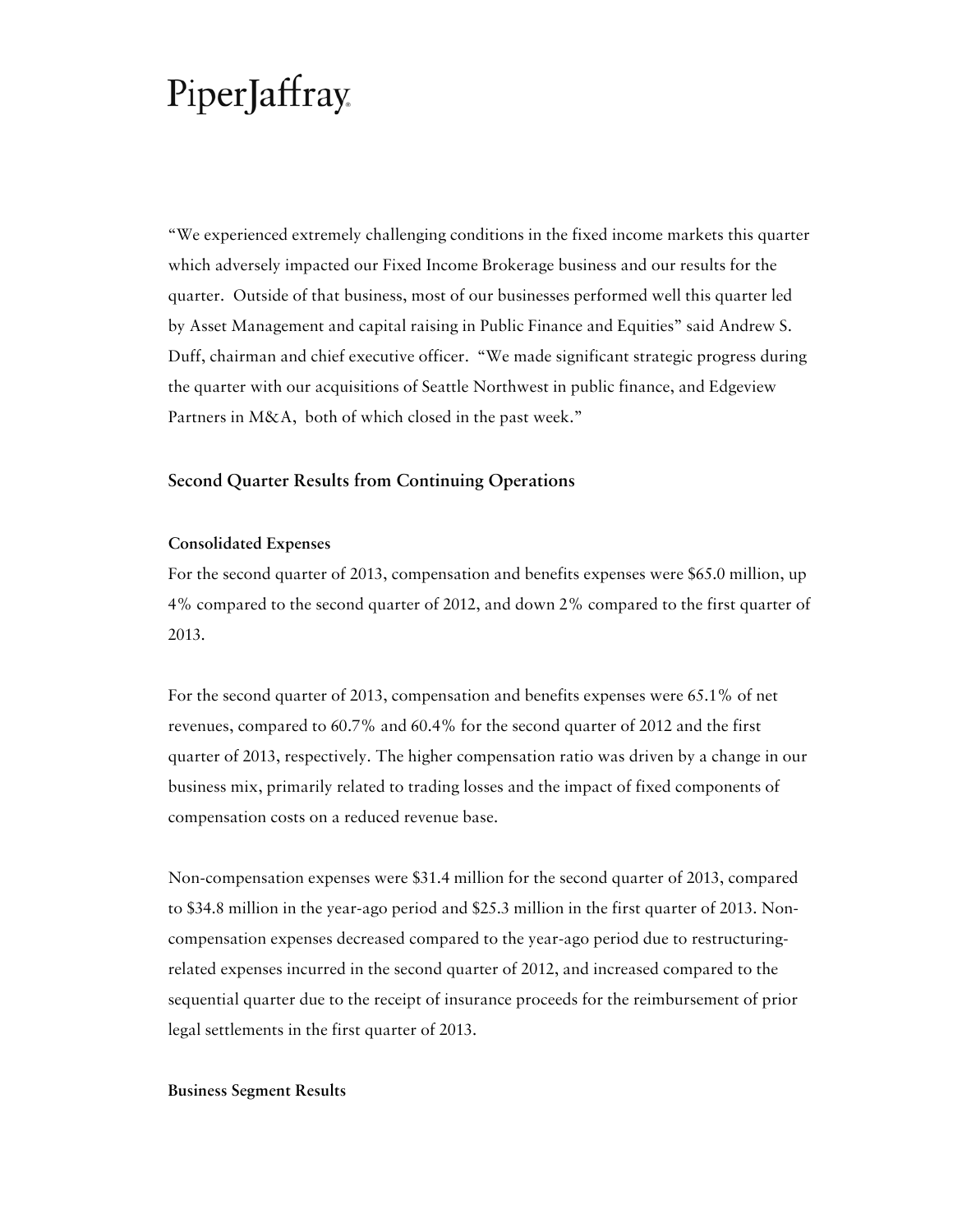The firm has two reportable business segments: Capital Markets and Asset Management. Consolidated net revenues and expenses are fully allocated to these two segments. The operating results of our Hong Kong capital markets business, and FAMCO, a division of our asset management segment, are presented as discontinued operations for all periods presented.

#### **Capital Markets**

For the quarter, Capital Markets generated a pre-tax operating loss of \$2.1 million, compared to pre-tax operating income of \$1.8 million and \$12.8 million in the second quarter of 2012 and the first quarter of 2013, respectively.

Net revenues were \$81.8 million, down 7% and 10% compared to the year-ago period and the first quarter of 2013, respectively.

- Equity financing revenues of \$21.8 million increased 66% and 52% compared to the second quarter of 2012 and the first quarter of 2013, respectively. Revenues were up compared to both periods due to more completed transactions and higher revenue per transaction.
- Fixed income financing revenues of \$22.1 million were essentially flat compared to the year-ago period and increased 30% compared to first quarter of 2013. Revenues were favorable compared to the first quarter of 2013 due to more completed transactions.
- Advisory services revenues were \$9.4 million, down 36% compared to the second quarter of 2012 due to fewer completed transactions. Advisory service revenues decreased 2% compared to first quarter of 2013.
- Equity institutional brokerage revenues of \$21.4 million were up 28% compared to the second quarter of 2012 due to an increase in client trading volumes. Revenues increased 3% compared with the first quarter of 2013.
- Fixed income institutional brokerage revenues were \$5.0 million, down 76% and 82% compared to the second quarter of 2012 and the first quarter of 2013, respectively. Revenues were down compared to both periods due to trading losses on inventory positions in the second quarter of 2013. Strategic trading results while lower from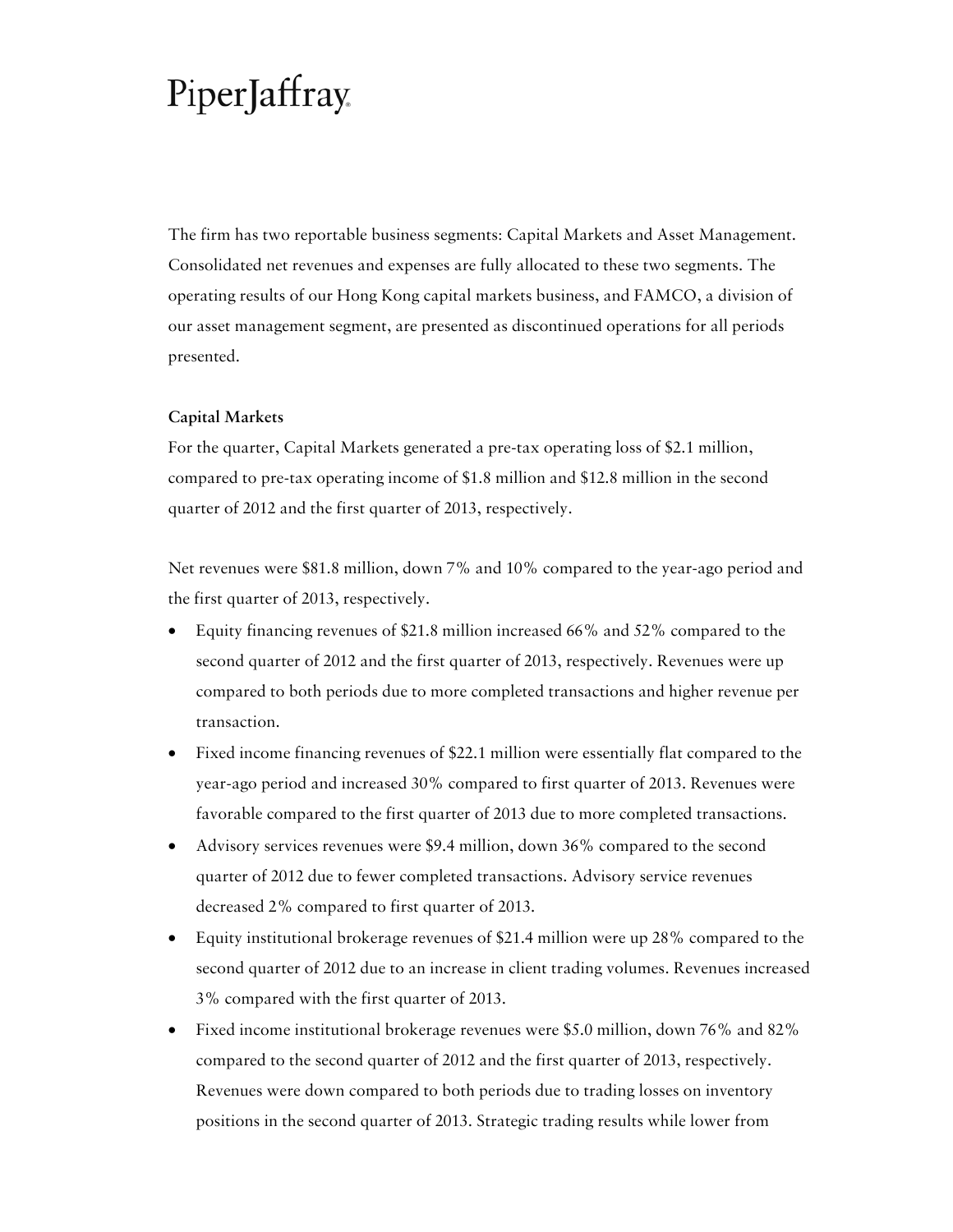previous quarters had positive net revenues. The fixed income market experienced a rapid increase in interest rates, a widening of credit spreads, and a volatile trading environment. These market dynamics negatively impacted our inventory values which were not fully mitigated by our hedging strategies.

- Operating expenses for the second quarter were \$83.9 million, down 2% compared to the prior year quarter. Compared to the first quarter of 2013, operating expenses increased 7% due to higher non-compensation expenses. Non-compensation expenses increased compared to the sequential quarter due to the receipt of insurance proceeds for the reimbursement of prior legal settlements in the first quarter of 2013.
- Segment pre-tax operating margin was a negative 2.6% compared to 2.0% in the yearago period and 14.0% in the first quarter of 2013. Pre-tax operating margin in the current quarter was lower compared to both periods due to lower net revenues and the increase in the compensation ratio driven by the change in the revenue mix, primarily related to trading losses.

#### **Asset Management**

For the quarter ended June 30, 2013, asset management generated pre-tax operating income of \$5.5 million, up 41% compared to the second quarter of 2012 and in line with the first quarter of 2013.

Net revenues were \$18.0 million, up 16% compared to the year-ago period and down slightly compared with the first quarter of 2013. Increased revenues compared to the yearago period were driven by higher management fees from increased assets under management (AUM) due to market appreciation.

• Operating expenses for the current quarter were \$12.5 million, up 7% compared to the year-ago period and down 3% compared with the first quarter of 2013. Segment pretax operating margin was 30.4%, compared to 25.0% in the year-ago period and 29.6% in the first quarter of 2013. Segment pre-tax margin improved relative to the year ago period due to higher revenues.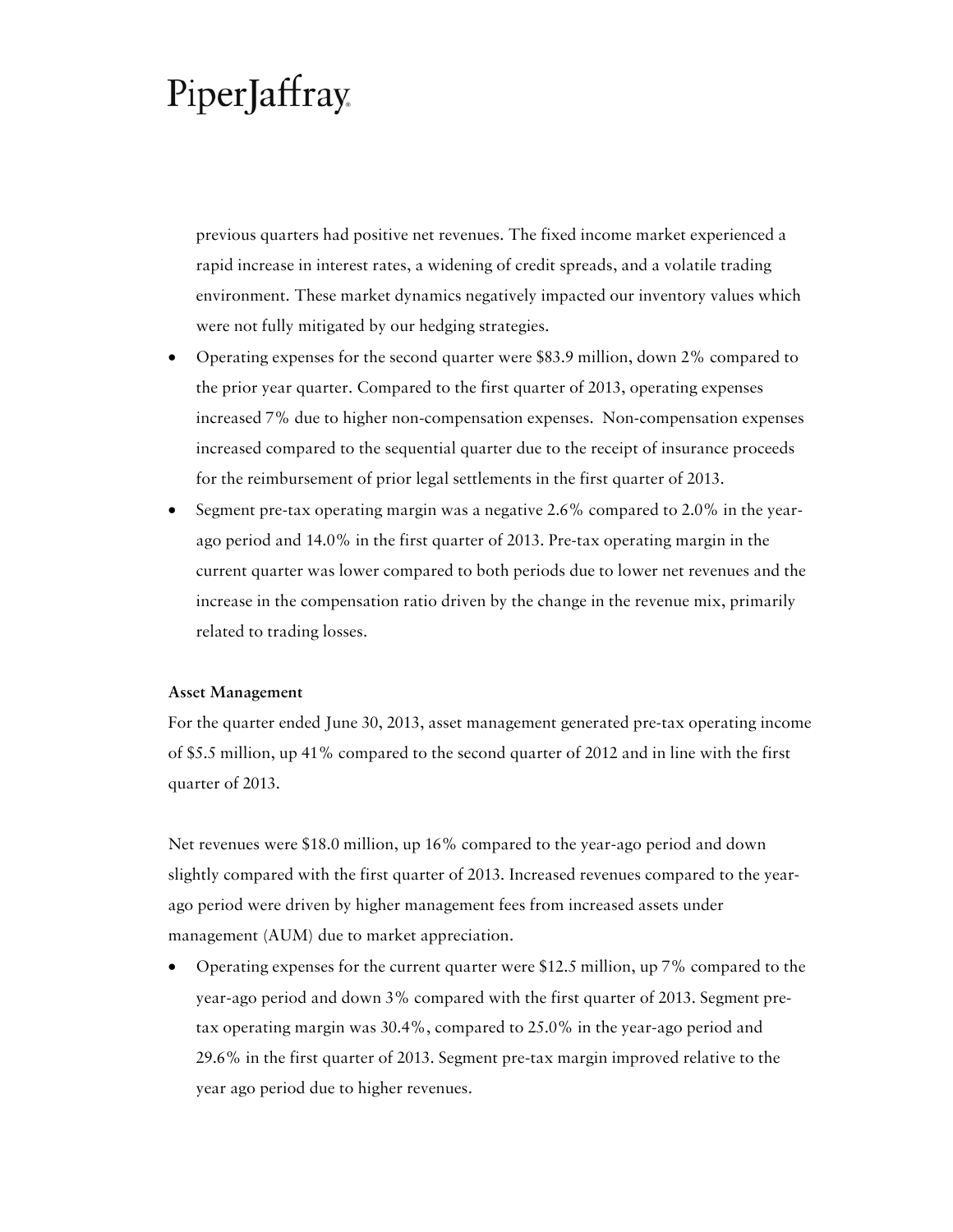• Assets under management were \$10.2 billion in the second quarter of 2013, compared to \$8.5 billion in the year-ago period and \$10.2 billion the first quarter of 2013.

#### **Other Matters**

In the second quarter of 2013, the firm repurchased \$25.7 million, or 797,673 shares, of its common stock at an average price of \$32.23 per share. The firm has \$69.7 million remaining on its share repurchase authorization, which expires on September 30, 2014.

#### **Second Quarter Results from Discontinued Operations**

Discontinued operations includes the operating results of our Hong Kong capital markets business, which we shut down, and FAMCO, a division of our asset management segment. On April 30, 2013, the firm completed the sale of FAMCO.

For the quarter ended June 30, 2013, the net loss from discontinued operations was \$1.9 million, or \$0.11 per diluted common share. The net loss was principally driven by expense from contractual obligations related to the sale of FAMCO. The net loss from discontinued operations was \$3.9 million, or \$0.21 per diluted common share, in the year-ago period and \$0.5 million, or \$0.03 per diluted common share, in the first quarter of 2013.

|                          | For the Quarter Ended: |               |                      |  |  |  |  |  |
|--------------------------|------------------------|---------------|----------------------|--|--|--|--|--|
|                          | June 30, 2013          | Mar. 31, 2013 | <b>June 30, 2012</b> |  |  |  |  |  |
| Number of employees      | 939                    | 911           | 892                  |  |  |  |  |  |
| <b>Equity financings</b> |                        |               |                      |  |  |  |  |  |
| # of transactions        | 22                     | 17            | 15                   |  |  |  |  |  |
| Capital raised           | \$5.0 billion          | \$6.2 billion | \$1.6 billion**      |  |  |  |  |  |
| Tax-exempt issuance      |                        |               |                      |  |  |  |  |  |
| # of transactions        | 185                    | 152           | 164                  |  |  |  |  |  |
| Par value                | \$3.5 billion          | \$2.5 billion | \$2.6 billion        |  |  |  |  |  |
| Mergers & acquisitions   | 4                      | 3             | 7                    |  |  |  |  |  |

#### **Additional Shareholder Information\***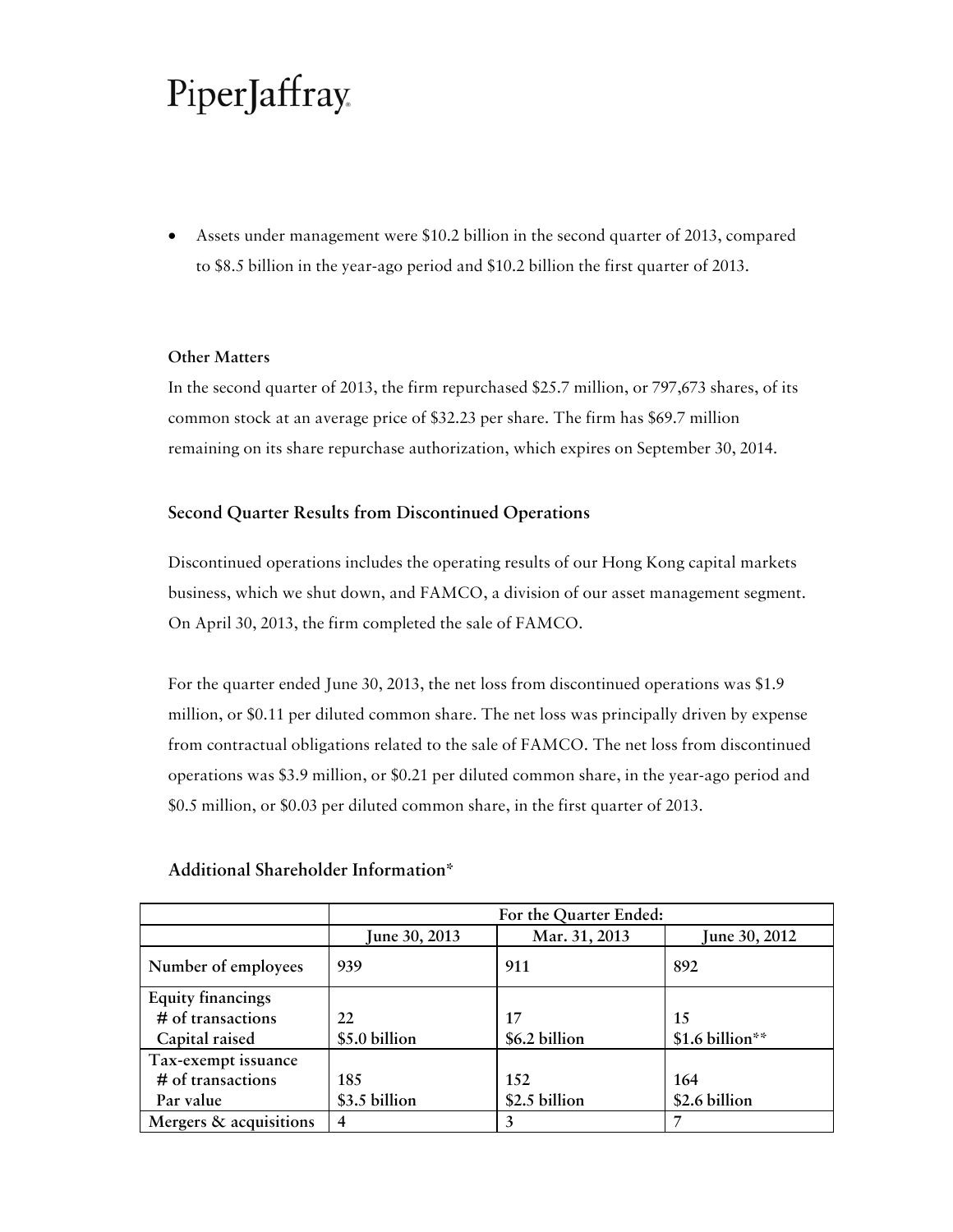| # of transactions        | \$0.2 billion   | \$0.5 billion    | \$2.1 billion   |
|--------------------------|-----------------|------------------|-----------------|
| Aggregate deal value     |                 |                  |                 |
| <b>Asset Management</b>  |                 |                  |                 |
| <b>AUM</b>               | \$10.2 billion  | \$10.2 billion   | \$8.5 billion   |
| Common shareholders'     |                 |                  |                 |
| equity                   | \$729.9 million | $$752.4$ million | \$703.4 million |
| Annualized qtrly. return |                 |                  |                 |
| on avg. common           | $1.3\%$         | $5.5\%$          | $3.8\%$         |
| shareholders' equity *** |                 |                  |                 |
| Book value per share:    | \$47.83         | \$47.02          | \$46.27         |
| Tangible book value per  |                 |                  |                 |
| share $(1)$ :            | \$32.44         | \$32.10          | \$29.84         |

\*Number of employees, transaction data, and AUM reflect continuing operations; other numbers reflect continuing and discontinued results.

\*\* Due to size, Facebook IPO capital has been excluded

\*\*\*Annualized return on average common shareholders' equity is computed by dividing annualized net income by average monthly common shareholders' equity.

### **Conference Call**

Andrew S. Duff, chairman and chief executive officer, and Debbra L. Schoneman, chief financial officer, will hold a conference call to review the financial results Wed., July 17 at 9 a.m. ET (8 a.m. CT). The earnings release will be available on or after July 17 at the firm's Web site at www.piperjaffray.com. The call can be accessed via webcast or by dialing (888)810- 0209 or (706)902-1361 (international) and referencing reservation #92053549. Callers should dial in at least 15 minutes prior to the call time. A replay of the conference call will be available beginning at approximately 11 a.m. ET July 17 at the same Web address or by calling (855)859-2056 and referencing reservation #92053549 .

### **About Piper Jaffray**

Piper Jaffray is an investment bank and asset management firm serving clients in the U.S. and internationally. Proven advisory teams combine deep industry, product and sector expertise with ready access to capital. Founded in 1895, the firm is headquartered in Minneapolis and has offices across the United States and in London, Hong Kong and Zurich. www.piperjaffray.com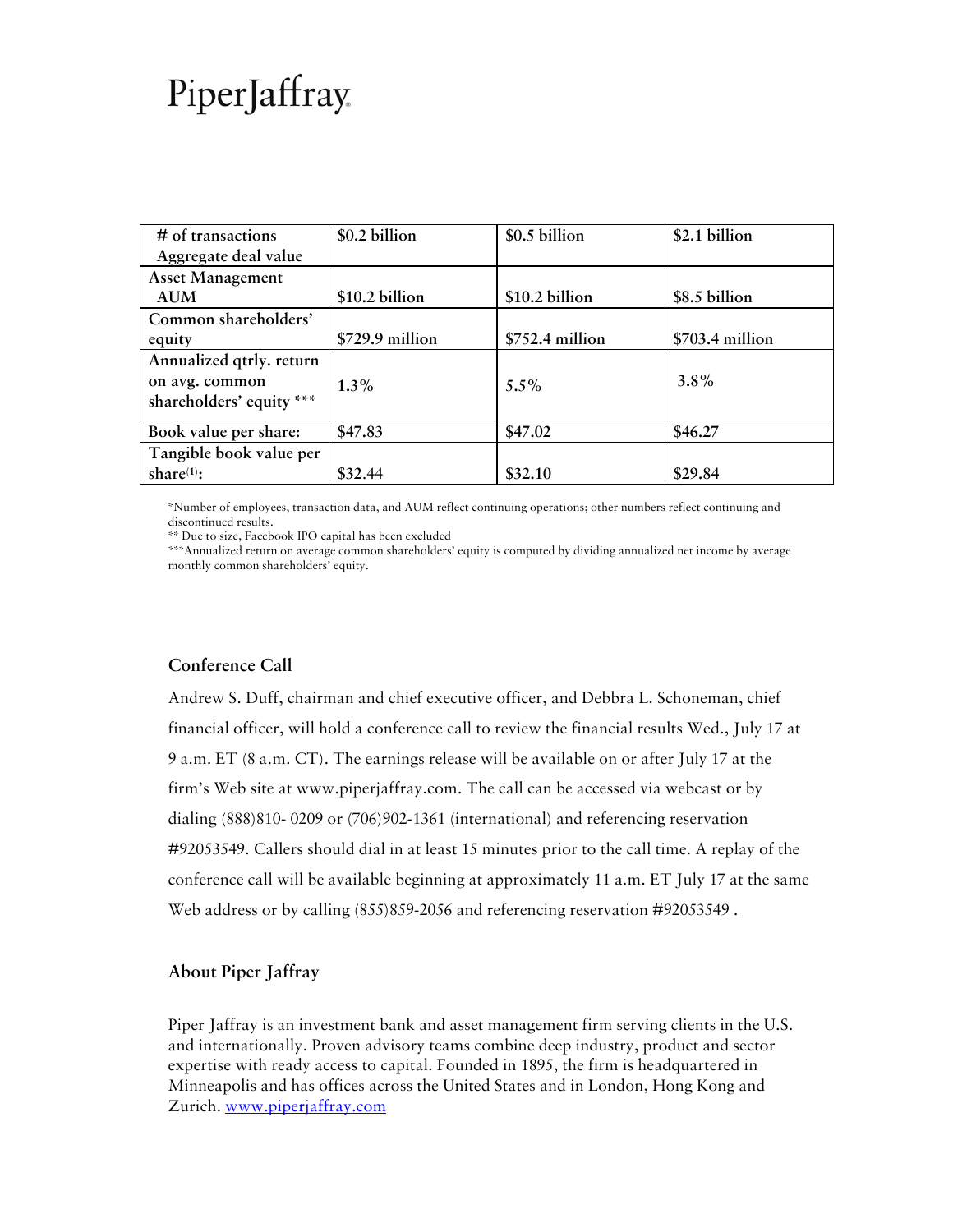#### **Cautionary Note Regarding Forward-Looking Statements**

This press release and the conference call to discuss the contents of this press release contain forwardlooking statements. Statements that are not historical or current facts, including statements about beliefs and expectations, are forward-looking statements and are subject to significant risks and uncertainties that are difficult to predict. These forward-looking statements cover, among other things, statements made about general economic and market conditions (including the interest rate environment), financial results for fixed income institutional brokerage (including inventory valuations, strategic trading results, and hedging activities), the environment and prospects for capital markets and corporate advisory transactions, the expected benefits of our acquisitions of Seattle-Northwest Securities Corporation and Edgeview Partners, L.P. (including restructuring costs, noncompensation expenses and earnings per share), anticipated financial results generally (including expectations regarding our compensation ratio, revenue levels, operating margins, earnings per share, and return on equity), current deal pipelines (or backlogs), our strategic priorities (including growth in public finance, asset management, and corporate advisory), or other similar matters. These statements involve inherent risks and uncertainties, both known and unknown, and important factors could cause actual results to differ materially from those anticipated or discussed in the forward-looking statements, including (1) market and economic conditions or developments may be unfavorable, including in specific sectors in which we operate, and these conditions or developments, such as market fluctuations or volatility, may adversely affect our business, revenue levels and profitability, (2) further interest rate volatility, especially if the changes continue to be rapid or severe, could continue to negatively impact our fixed income institutional business, (3) strategic trading activities comprise a meaningful portion of our fixed income institutional brokerage revenue, and results from these activities may be volatile and vary significantly, including the possibility of incurring losses, on a quarterly and annual basis, (4) the volume of anticipated investment banking transactions as reflected in our deal pipelines (and the net revenues we earn from such transactions) may differ from expected results if any transactions are delayed or not completed at all or if the terms of any transactions are modified, (5) our ability to manage expenses may be limited by the fixed nature of certain expenses as well as the impact from unanticipated expenses, (6) the expected benefits of the Seattle-Northwest and Edgeview transactions, including earnings accretion, may take longer than anticipated to achieve and may not be achieved in their entirety or at all, (7) we may not be able to compete successfully with other companies in the financial services industry, which may impact our ability to achieve our growth priorities and objectives, (8) our stock price may fluctuate as a result of several factors, including but not limited to, changes in our revenues and operating results, and (9) the other factors described under "Risk Factors" in Part I, Item 1A of our Annual Report on Form 10-K for the year ended December 31, 2012 and "Management's Discussion and Analysis of Financial Condition and Results of Operations" in Part II, Item 7 of our Annual Report on Form 10-K for the year ended December 31, 2012, and updated in our subsequent reports filed with the SEC (available at our Web site at www.piperjaffray.com and at the SEC Web site at www.sec.gov). Forward-looking statements speak only as of the date they are made, and readers are cautioned not to place undue reliance on them. We undertake no obligation to update them in light of new information or future events.

© 2013 Piper Jaffray Companies, 800 Nicollet Mall, Suite 1000, Minneapolis, Minnesota 55402-7020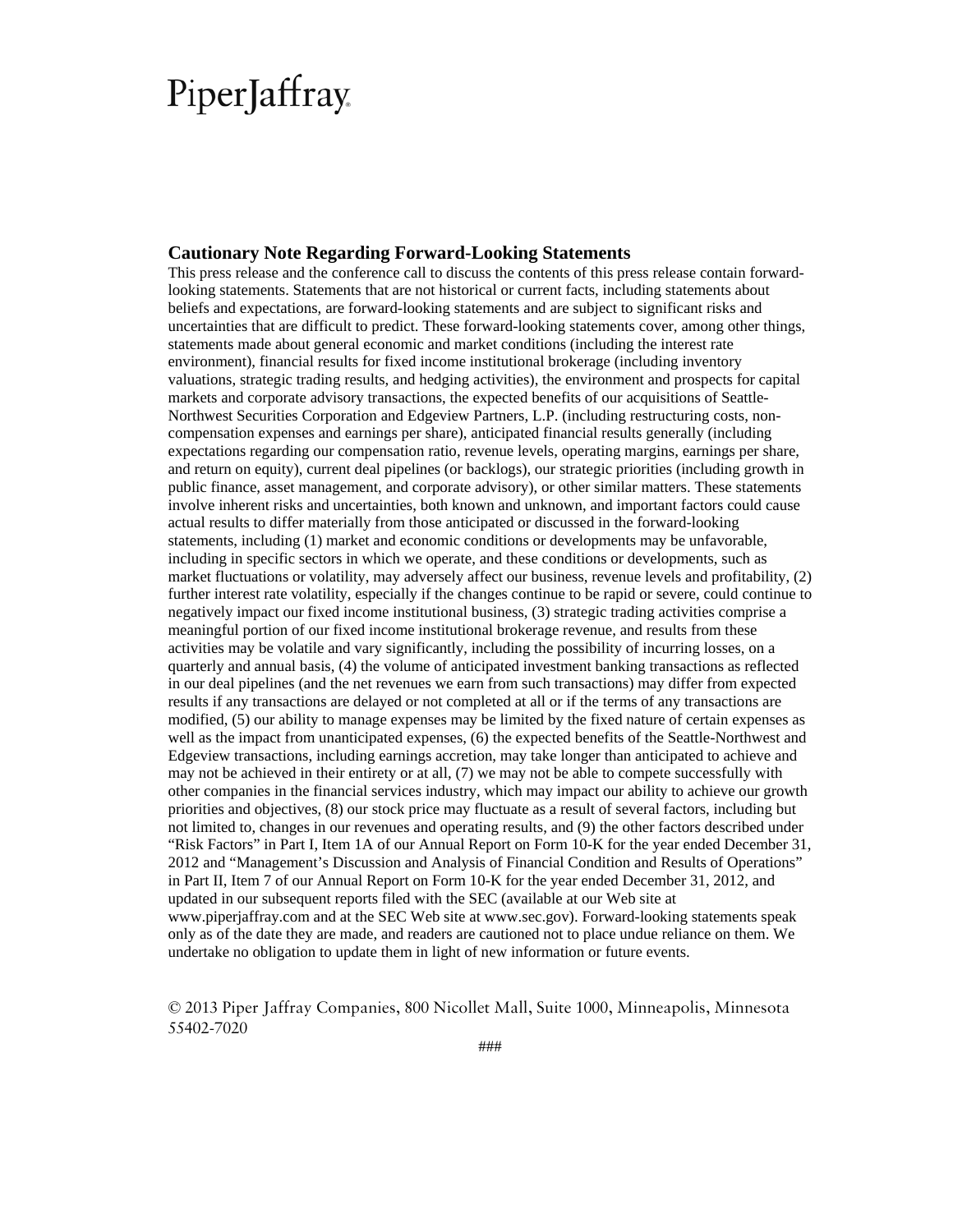### **Piper Jaffray Companies Preliminary Unaudited Results of Operations**

|                                                                              | <b>Three Months Ended</b>       |                                  | Percent Inc/(Dec)       |                | <b>Six Months Ended</b> |                                  |                                  |            |
|------------------------------------------------------------------------------|---------------------------------|----------------------------------|-------------------------|----------------|-------------------------|----------------------------------|----------------------------------|------------|
|                                                                              | <b>June 30,</b>                 | Mar. 31,                         | <b>June 30,</b>         | 20 '13         | 20'13                   | <b>June 30,</b>                  | <b>June 30,</b>                  | Percent    |
| (Amounts in thousands, except per share data)                                | 2013                            | 2013                             | 2012                    | vs. 1Q '13     | vs. 2Q '12              | 2013                             | 2012                             | Inc/(Dec)  |
| <b>Revenues:</b>                                                             |                                 |                                  |                         |                |                         |                                  |                                  |            |
| Investment banking                                                           | \$<br>52,846                    | S<br>40,362                      | 49,368<br>\$            | 30.9 %         | 7.0<br>$\%$             | $\mathbf{\hat{s}}$<br>93,208     | \$<br>97,453                     | $(4.4)$ %  |
| Institutional brokerage                                                      | 20,560                          | 43,260                           | 31,207                  | (52.5)         | (34.1)                  | 63,820                           | 75,287                           | (15.2)     |
| Asset management                                                             | 18,031                          | 18,211                           | 16,030                  | (1.0)          | 12.5                    | 36,242                           | 32,563                           | 11.3       |
| Interest                                                                     | 14,360                          | 13,363                           | 12,139                  | 7.5            | 18.3                    | 27,723                           | 23,285                           | 19.1       |
| Other income                                                                 | 3,310                           | 2,953                            | 979                     | 12.1           | 238.1                   | 6,263                            | 1.007                            | 521.9      |
| Total revenues                                                               | 109,107                         | 118,149                          | 109,723                 | (7.7)          | (0.6)                   | 227,256                          | 229,595                          | (1.0)      |
| Interest expense                                                             | 9,335                           | 8,616                            | 6,625                   | 8.3            | 40.9                    | 17,951                           | 13,059                           | 37.5       |
| Net revenues                                                                 | 99,772                          | 109,533                          | 103,098                 | (8.9)          | (3.2)                   | 209,305                          | 216,536                          | (3.3)      |
| Non-interest expenses:                                                       |                                 |                                  |                         |                |                         |                                  |                                  |            |
| Compensation and benefits                                                    | 65,000                          | 66,105                           | 62,601                  | (1.7)          | 3.8                     | 131,105                          | 131,397                          | (0.2)      |
| Occupancy and equipment                                                      | 6,543                           | 5,817                            | 6,752                   | 12.5           | (3.1)                   | 12,360                           | 13,614                           | (9.2)      |
| Communications                                                               | 5,030                           | 5,232                            | 4,939                   | (3.9)          | 1.8                     | 10,262                           | 10,836                           | (5.3)      |
| Floor brokerage and clearance                                                | 2,247                           | 2,150                            | 2,002                   | 4.5            | 12.2                    | 4,397                            | 4,109                            | 7.0        |
| Marketing and business development                                           | 5,957                           | 4,980                            | 5,845                   | 19.6           | 1.9                     | 10,937                           | 10,723                           | 2.0        |
| Outside services                                                             | 8,449                           | 7,214                            | 7,225                   | 17.1           | 16.9                    | 15,663                           | 13,063                           | 19.9       |
| Restructuring-related expense                                                |                                 |                                  | 3,642                   | N/M            | N/M                     |                                  | 3,642                            | N/M        |
| Intangible asset amortization expense                                        | 1,661                           | 1,661                            | 1,736                   |                | (4.3)                   | 3,322                            | 3,472                            | (4.3)      |
| Other operating expenses                                                     | 1,552                           | (1,794)                          | 2,701                   | N/M            | (42.5)                  | (242)                            | 4,803                            | N/M        |
| Total non-interest expenses                                                  | 96,439                          | 91,365                           | 97,443                  | 5.6            | (1.0)                   | 187,804                          | 195,659                          | (4.0)      |
| Income from continuing operations before                                     |                                 |                                  |                         |                |                         |                                  |                                  |            |
| income tax expense/(benefit)                                                 | 3,333                           | 18,168                           | 5,655                   | (81.7)         | (41.1)                  | 21,501                           | 20,877                           | 3.0        |
| Income tax expense/(benefit)                                                 | 1,644                           | 5,600                            | (5,699)                 | (70.6)         | N/M                     | 7,244                            | 1,854                            | 290.7      |
| <b>Income from continuing operations</b>                                     | 1,689                           | 12,568                           | 11,354                  | (86.6)         | (85.1)                  | 14,257                           | 19,023                           | (25.1)     |
| <b>Discontinued operations:</b>                                              |                                 |                                  |                         |                |                         |                                  |                                  |            |
| Loss from discontinued operations, net of tax                                | (1, 871)                        | (521)                            | (3,934)                 | 259.1          | (52.4)                  | (2, 392)                         | (7, 237)                         | (66.9)     |
| Net income/(loss)                                                            | (182)                           | 12,047                           | 7,420                   | N/M            | N/M                     | 11,865                           | 11,786                           | 0.7        |
| Net income/(loss) applicable to noncontrolling interests                     | (2,670)                         | 1,901                            | 569                     | N/M            | N/M                     | (769)                            | 2,006                            | N/M        |
| Net income applicable to Piper Jaffray Companies (1)                         | 2,488                           | 10,146                           | 6,851                   | (75.5)         | (63.7)                  | 12,634                           | 9,780                            | 29.2       |
|                                                                              |                                 |                                  |                         |                |                         |                                  |                                  |            |
| Net income applicable to Piper Jaffray Companies'<br>common shareholders (1) | 2,266                           | 8,966<br>\$                      | 5,890                   | (74.7)<br>%    | (61.5)<br>%             | 11,333<br>\$                     | 8,344<br>\$                      | 35.8       |
|                                                                              |                                 |                                  |                         |                |                         |                                  |                                  |            |
| <b>Amounts applicable to Piper Jaffray Companies</b>                         |                                 |                                  |                         |                |                         |                                  |                                  |            |
| Net income from continuing operations                                        | \$<br>4,359                     | 10,667<br>\$                     | 10,785<br>\$            | $(59.1)$ %     | $(59.6)$ %              | 15,026<br>-S                     | \$<br>17,017                     | $(11.7)$ % |
| Net loss from discontinued operations                                        | (1,871)                         | (521)                            | (3,934)                 | 259.1          | (52.4)                  | (2, 392)                         | (7, 237)                         | (66.9)     |
| Net income applicable to Piper Jaffray Companies                             | $\mathbf S$<br>2,488            | $\mathbb S$<br>10,146            | $\mathfrak{S}$<br>6,851 | (75.5)<br>$\%$ | (63.7)<br>%             | 12,634<br>\$                     | $\mathbf{\hat{s}}$<br>9,780      | 29.2<br>%  |
| Earnings/(loss) per basic common share                                       |                                 |                                  |                         |                |                         |                                  |                                  |            |
| Income from continuing operations                                            | 0.25<br>\$                      | $\mathbb{S}$<br>0.60             | $\mathbb{S}$<br>0.58    | $(58.3)$ %     | (56.9)<br>%             | 0.86<br>$\mathbb{S}$             | \$<br>0.91                       | $(5.5)$ %  |
| Loss from discontinued operations                                            | (0.11)                          | (0.03)                           | (0.21)                  | 266.7          | (47.6)                  | (0.14)                           | (0.39)                           | (64.1)     |
| Earnings per basic common share                                              | $\mathbf S$<br>0.15             | $\overline{\mathsf{s}}$<br>0.58  | $\overline{s}$<br>0.37  | $(74.1)$ %     | (59.5)<br>%             | $\mathbf{s}$<br>0.73             | $\mathbf{\hat{s}}$<br>0.52       | 40.4<br>%  |
| Earnings/(loss) per diluted common share                                     |                                 |                                  |                         |                |                         |                                  |                                  |            |
| Income from continuing operations                                            | \$<br>0.25                      | $\mathbb{S}$<br>0.60             | $\mathbb{S}$<br>0.58    | $(58.3)$ %     | (56.9)<br>%             | $\mathcal{S}$<br>0.86            | $\mathbb{S}$<br>0.91             | $(5.5)$ %  |
| Loss from discontinued operations                                            | (0.11)                          | (0.03)                           | (0.21)                  | 266.7          | (47.6)                  | (0.14)                           | (0.39)                           | (64.1)     |
| Earnings per diluted common share                                            | $\overline{\mathbf{s}}$<br>0.15 | $\overline{\mathcal{S}}$<br>0.57 | $\sqrt{S}$<br>0.37      | $(73.7)$ %     | (59.5)<br>%             | $\overline{\mathcal{S}}$<br>0.73 | $\overline{\mathcal{S}}$<br>0.52 | 40.4<br>%  |
| Weighted average number of common shares outstanding                         |                                 |                                  |                         |                |                         |                                  |                                  |            |
| Basic                                                                        | 15,621                          | 15,582                           | 15,932                  | 0.3<br>$\%$    | $(2.0)$ %               | 15,602                           | 16,002                           | $(2.5)$ %  |
| Diluted                                                                      | 15,626                          | 15,610                           | 15,932                  | $0.1\%$        | $(1.9)$ %               | 15,619                           | 16,002                           | $(2.4)$ %  |

(1) Net income applicable to Piper Jaffray Companies is the total net income earned by the Company. Piper Jaffray Companies calculates earnings per common share using the two-class method, which requires the allocation of<br>

*N/M - Not meaningful*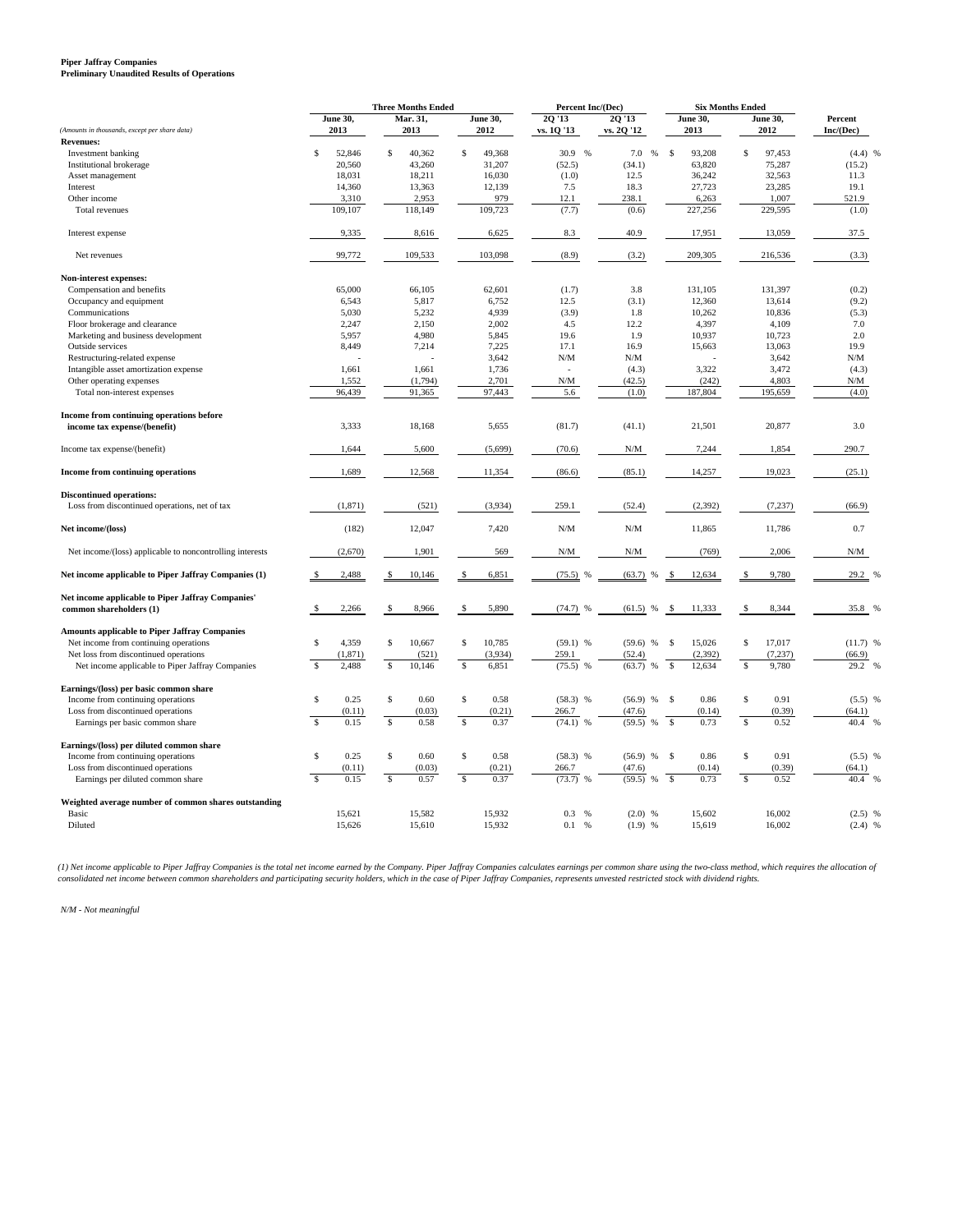#### **Piper Jaffray Companies**

**Preliminary Unaudited Segment Data from Continuing Operations**

|                                               | <b>Three Months Ended</b> |    |          |    |          | Percent Inc/(Dec)                             |               |                                               | <b>Six Months Ended</b> |                 |    |                 |            |   |
|-----------------------------------------------|---------------------------|----|----------|----|----------|-----------------------------------------------|---------------|-----------------------------------------------|-------------------------|-----------------|----|-----------------|------------|---|
|                                               | June 30,                  |    | Mar. 31, |    | June 30, | 20'13                                         |               | 20 '13                                        |                         | <b>June 30.</b> |    | <b>June 30,</b> | Percent    |   |
| (Dollars in thousands)                        | 2013                      |    | 2013     |    | 2012     | vs. 1Q '13                                    |               | vs. 2Q '12                                    |                         | 2013            |    | 2012            | Inc/(Dec)  |   |
| <b>Capital Markets</b>                        |                           |    |          |    |          |                                               |               |                                               |                         |                 |    |                 |            |   |
| Investment banking                            |                           |    |          |    |          |                                               |               |                                               |                         |                 |    |                 |            |   |
| Financing                                     |                           |    |          |    |          |                                               |               |                                               |                         |                 |    |                 |            |   |
| Equities<br>\$                                | 21,772                    | \$ | 14,303   | \$ | 13,132   | 52.2                                          | $\%$          | 65.8<br>%                                     | -\$                     | 36,075          | \$ | 36,360          | $(0.8)$ %  |   |
| Debt                                          | 22,131                    |    | 17,032   |    | 22,256   | 29.9                                          |               | (0.6)                                         |                         | 39,163          |    | 37,025          | 5.8        |   |
| Advisory services                             | 9,409                     |    | 9,556    |    | 14,631   | (1.5)                                         |               | (35.7)                                        |                         | 18,965          |    | 25,353          | (25.2)     |   |
| Total investment banking                      | 53,312                    |    | 40,891   |    | 50,019   | 30.4                                          |               | 6.6                                           |                         | 94,203          |    | 98,738          | (4.6)      |   |
| Institutional sales and trading               |                           |    |          |    |          |                                               |               |                                               |                         |                 |    |                 |            |   |
| Equities                                      | 21,392                    |    | 20,735   |    | 16,682   | 3.2                                           |               | 28.2                                          |                         | 42,127          |    | 37,662          | 11.9       |   |
| Fixed income                                  | 4,959                     |    | 28,043   |    | 20,620   | (82.3)                                        |               | (76.0)                                        |                         | 33,002          |    | 49,083          | (32.8)     |   |
| Total institutional sales and trading         | 26,351                    |    | 48,778   |    | 37,302   | (46.0)                                        |               | (29.4)                                        |                         | 75,129          |    | 86,745          | (13.4)     |   |
| Other income/(loss)                           | 2,146                     |    | 1,540    |    | 265      | 39.4                                          |               | 709.8                                         |                         | 3,686           |    | (1,102)         | N/M        |   |
| Net revenues                                  | 81,809                    |    | 91,209   |    | 87,586   | (10.3)                                        |               | (6.6)                                         |                         | 173,018         |    | 184,381         | (6.2)      |   |
| Operating expenses                            | 83,937                    |    | 78,458   |    | 85,803   | 7.0 %                                         |               | $(2.2)$ %                                     |                         | 162,395         |    | 171,858         | (5.5)      |   |
|                                               |                           |    |          |    |          |                                               |               |                                               |                         |                 |    |                 |            |   |
| Segment pre-tax operating income/(loss)<br>\$ | (2,128)                   | \$ | 12,751   | \$ | 1,783    | $\ensuremath{\text{N}}/\ensuremath{\text{M}}$ |               | $\ensuremath{\text{N}}/\ensuremath{\text{M}}$ | \$                      | 10,623          | \$ | 12,523          | $(15.2)$ % |   |
| Segment pre-tax operating margin              | (2.6)%                    |    | 14.0%    |    | 2.0%     |                                               |               |                                               |                         | 6.1%            |    | 6.8%            |            |   |
| <b>Asset Management</b>                       |                           |    |          |    |          |                                               |               |                                               |                         |                 |    |                 |            |   |
| Management and performance fees               |                           |    |          |    |          |                                               |               |                                               |                         |                 |    |                 |            |   |
| \$<br>Management fees                         | 17,567                    | \$ | 17,098   | \$ | 15,564   | 2.7 %                                         |               | 12.9<br>$\%$                                  | -\$                     | 34,665          | \$ | 31,413          | 10.4 %     |   |
| Performance fees                              | 305                       |    | 351      |    | 218      | (13.1)                                        |               | 39.9                                          |                         | 656             |    | 642             | 2.2        |   |
| Total management and performance fees         | 17,872                    |    | 17,449   |    | 15,782   | 2.4                                           |               | 13.2                                          |                         | 35,321          |    | 32,055          | 10.2       |   |
|                                               |                           |    |          |    |          |                                               |               |                                               |                         |                 |    |                 |            |   |
| Other income/(loss)                           | 91                        |    | 875      |    | (270)    | (89.6)                                        |               | N/M                                           |                         | 966             |    | 100             | 866.0      |   |
| Net revenues                                  | 17,963                    |    | 18,324   |    | 15,512   | (2.0)                                         |               | 15.8                                          |                         | 36,287          |    | 32,155          | 12.9       |   |
| Operating expenses                            | 12,502                    |    | 12,907   |    | 11,640   | (3.1)                                         |               | 7.4                                           |                         | 25,409          |    | 23,801          | 6.8        |   |
|                                               |                           |    |          |    |          |                                               |               |                                               |                         |                 |    |                 |            |   |
| Segment pre-tax operating income<br>\$        | 5,461                     | S  | 5,417    | \$ | 3,872    | 0.8                                           | $\frac{0}{6}$ | 41.0<br>%                                     | - \$                    | 10,878          | \$ | 8,354           | 30.2 %     |   |
| Segment pre-tax operating margin              | 30.4%                     |    | 29.6%    |    | 25.0%    |                                               |               |                                               |                         | 30.0%           |    | 26.0%           |            |   |
| <b>Total</b>                                  |                           |    |          |    |          |                                               |               |                                               |                         |                 |    |                 |            |   |
| \$<br>Net revenues                            | 99,772                    | \$ | 109,533  | \$ | 103,098  | $(8.9)$ %                                     |               | $(3.2)$ %                                     | \$                      | 209,305         | \$ | 216,536         | $(3.3)$ %  |   |
| Operating expenses                            | 96,439                    |    | 91,365   |    | 97,443   | 5.6                                           |               | (1.0)                                         |                         | 187,804         |    | 195,659         | (4.0)      |   |
| Pre-tax operating income                      | 3,333                     |    | 18,168   |    | 5,655    | (81.7)                                        |               | (41.1)<br>$\%$                                |                         | 21,501          |    | 20,877          | 3.0        | % |
| Pre-tax operating margin                      | 3.3%                      |    | 16.6%    |    | 5.5%     |                                               |               |                                               |                         | 10.3%           |    | 9.6%            |            |   |

*N/M - Not meaningful*

*Segment pre-tax operating income/(loss) and segment pre-tax operating margin exclude the results of discontinued operations.*